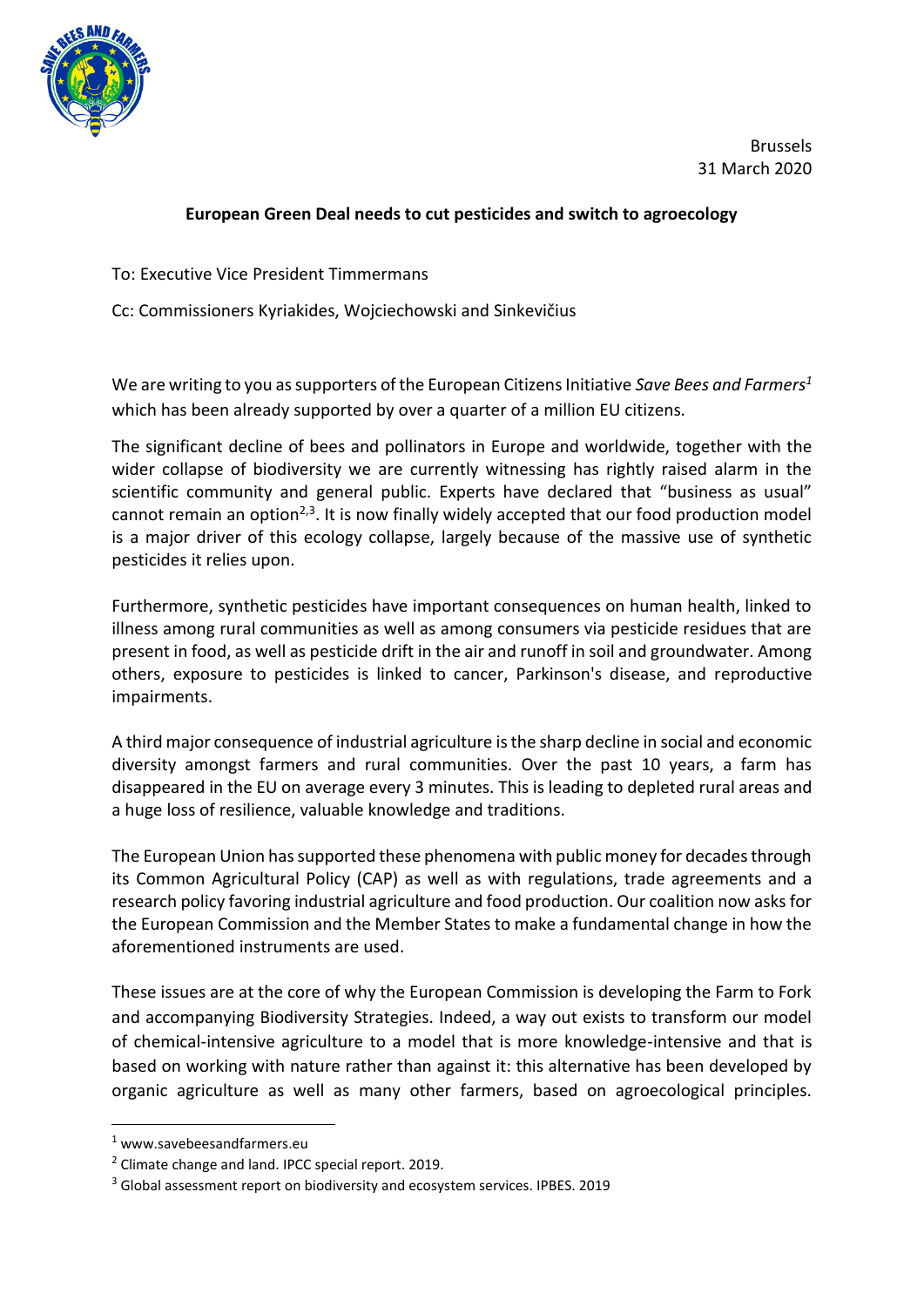

Scientific research shows that feeding the EU and the world based on synthetic pesticidefree agriculture is possible<sup>4,5</sup>, it is a political choice as non-chemical alternatives to pesticides already exist. Furthermore, field evidence shows that implementing agroecology allows farmers to increase their profits<sup>6</sup>.

We are therefore calling on you to ensure the demands of *Save Bees and Farmers* are embedded in these forthcoming strategies. In particular, they must without compromise:

- 1. start the **phase-out of synthetic pesticides from EU agriculture,** by setting a target to **cut use by 80% by 2030** and a **phase out by 2035.**
- 2. set ambitious targets to **restore biodiversity,** especially in agricultural areas. Agriculture and biodiversity are not mutually exclusive, but must benefit each other.
- 3. **support farmers in the transition** towards a nature-friendly agriculture. CAP reform proposals must be strongly upgraded to support farmers financially and technically by prioritizing small scale, diverse and sustainable farming based on agroecology.

We look forward to the publication of ambitious and credible Farm to Fork and Biodiversity Strategies that are fit for purpose, lead us away from the catastrophe we are facing, and meet the expectations of citizens and farmers. Time is running out for both nature and small-scale farming and we call on these to be central to your efforts.

Yours sincerely,

**Amigos de la Tierra España**; Andrés Muñoz, Food Sovereignty Campaigner **ANGiV Sicilia;** Anna Spitaleri, President **APIMONDIA Bee Health Commission;** Fani Hatjina, President of Bee Health Commission **Apis Domus;** Andreia Valente, CEO **Apiservices;** Gilles Ratia, President **Armenian women for health and healthy environment;** Elena Manvelyan, President **ASEED Europe;** Tjerk Dalhuisen, Foundation Board **Aurelia Stiftung;** Thomas Radetzi, CEO & Chairman **Austrian League for Nature Conservation (ÖNB);** Roman Türk, President **Bee Foundation;** Sonne Copijn, President **BeeLife;** Francesco Panella, President **Bündnis für eine enkeltaugliche Landwirtschaft e.V.;** Johanna Bär, Managing Director **Bürgerinitiative Landwende e.V.;** Johannes Heimrath, President **Center for International Environmental Law (CIEL);** David Azoulay, Director of Environmental Health Program

<sup>4</sup> [Strategies for feeding the world more sustainably with organic agriculture.](https://www.ncbi.nlm.nih.gov/pubmed/29138387) Muller A *et al*. Nat Commun. 2017.

<sup>&</sup>lt;sup>5</sup> An agroecological Europe in 2050: multifunctional agriculture for healthy eating. Findings from the Ten Years for Agroecology (TYFA) modelling exercise. IDDRI edition. 2018

<sup>&</sup>lt;sup>6</sup> The economic potential of agroecology: Empirical evidence from Europe. Van der Ploeg et al. Journal of rural studies. 2019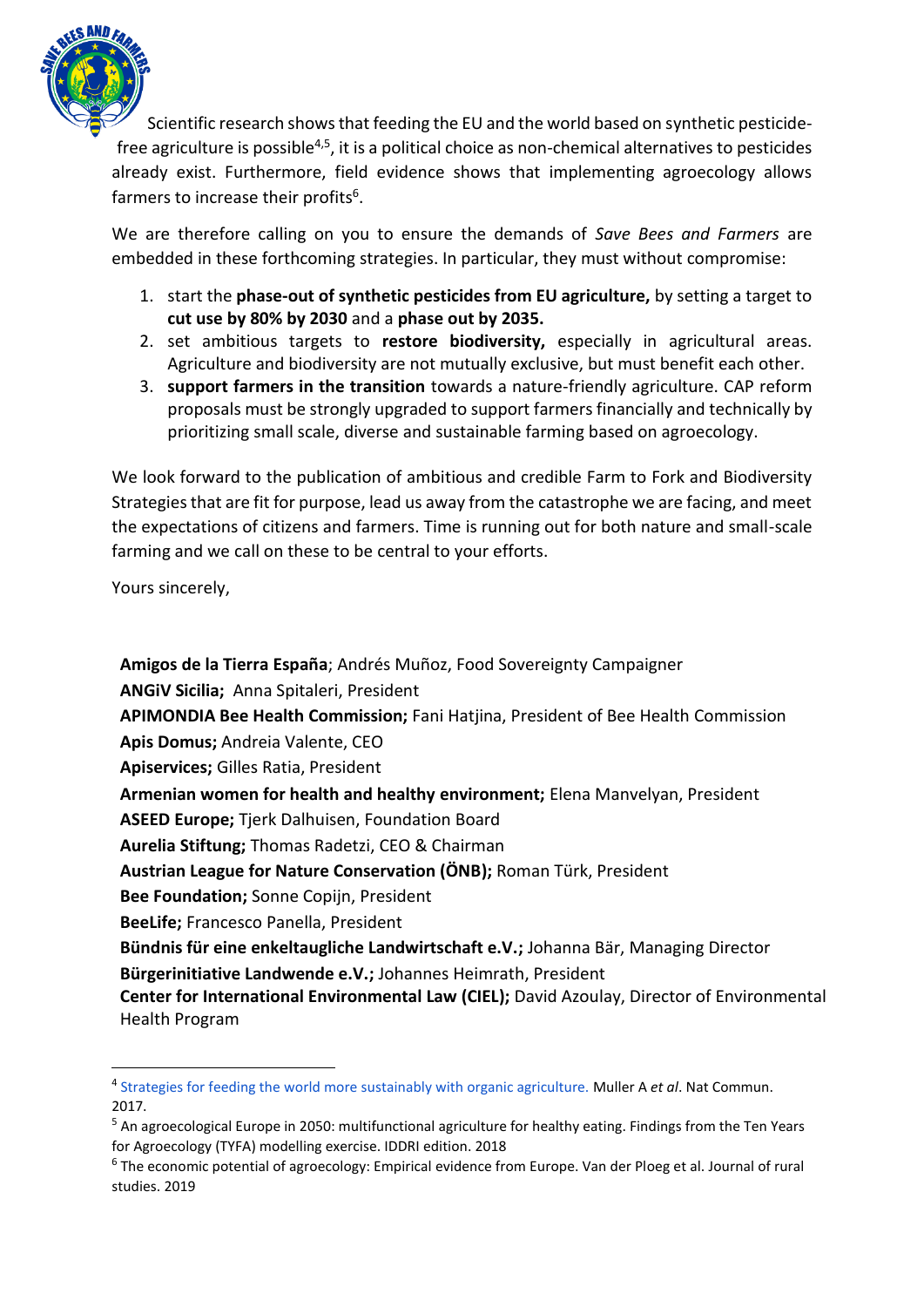

**Comitato Marcia Stop Pesticidi TV/BL;** Garbelotto Renato, Mario Azzalini, Lisa Trinca, Presidents **Compassion in World Farming;** Olga Kikou, Head of EU office **Corporate Europe Observatory;** Nina Holland, Researcher **Deutscher Naturschutzring;** Ilka Dege, Coordinator for Biodiversity **Dutch Bee Conservation;** Maaike Molenaar, Chairman **Earth Thrive;** Zoe Lujic, Chief Executive **ECI "Save Bees and Farmers";** Sandra Horst, **Eco Hvar (Croatia);** Vivian Grisogono, President **ECOCITY;** Eri Bizani, Board Member, Director of Network Relations **Ecologistas en Acción España;** Koldo Hernández, Chemical Policy Officer **ELIANT Alliance;** Susanna Küffer Heer, Foundation Board **EPBA, European Professional Beekeepers Association;** Frank Alétru, President **Europe and We, Bulgaria;** Adrian Velikov, Chairperson **European Environmental Bureau (EEB);** Jeremy Wates, Secretary General **Federation of Irish Beekeepers' Associations;** Mary Montaut, Editor **Fédération SEPANSO Aquitaine;** Georges Cingal, Secrétaire Général **FODESAM;** Carlos de Prada, President **Fondazione Italiana per la Ricerca in Agricoltura Biologica e Biodinamica (FIRAB);** Luca Colombo, Secretary General **France Nature Environnement;** Michel Dubromel, President **Friends of the Earth Cyprus;** Anastasia Korae, President **Friends of the Earth Europe;** Adrian Bebb, Senior Campaigner **Friends of the Earth Malta;** Martin Galea De Giovanni, Director **Fundación Alborada;** Alejandra Salas, director **Fundación Amigos de las Abejas;** Luis Pérez Ventosa, President **Générations Futures;** François Veillerette, Director **GLOBAL 2000 - Friends of the Earth Austria;** Helmut Burtscher-Schaden, Chairperson **GMWatch;** Claire Robinson, Editor **Greenpeace;** Magda Stoczkiewicz, Deputy Director, Greenpeace European Unit **Grup de Consum Eco La Panera;** Daniel Méndez, President **Health and Environment Alliance (HEAL);** Natacha Cingotti, Senior Policy Officer, Health and Chemicals **Health and Environment Justice Support (HEJSupport);** Alexandra Caterbow, Co-Director **Health Care Without Harm (HCWH) Europe;** Dorota Napierska, Chemicals Policy & Projects Officer **Hogar sin Tóxicos;** Carlos de Prada, director **International Federation of Organic Agriculture Movements (IFOAM) EU group;** Eduardo Cuoco, Director **Justice Pesticides;** Arnaud Apoteker, Délégué Général **Legambiente;** Angelo Gentili, Agriculture responsible **Liga para a Protecção da Natureza;** Ana Marta Paz, Board member **Manfred-Hermsen-Stiftung;** Stefanie Hermsen, Executive Board member